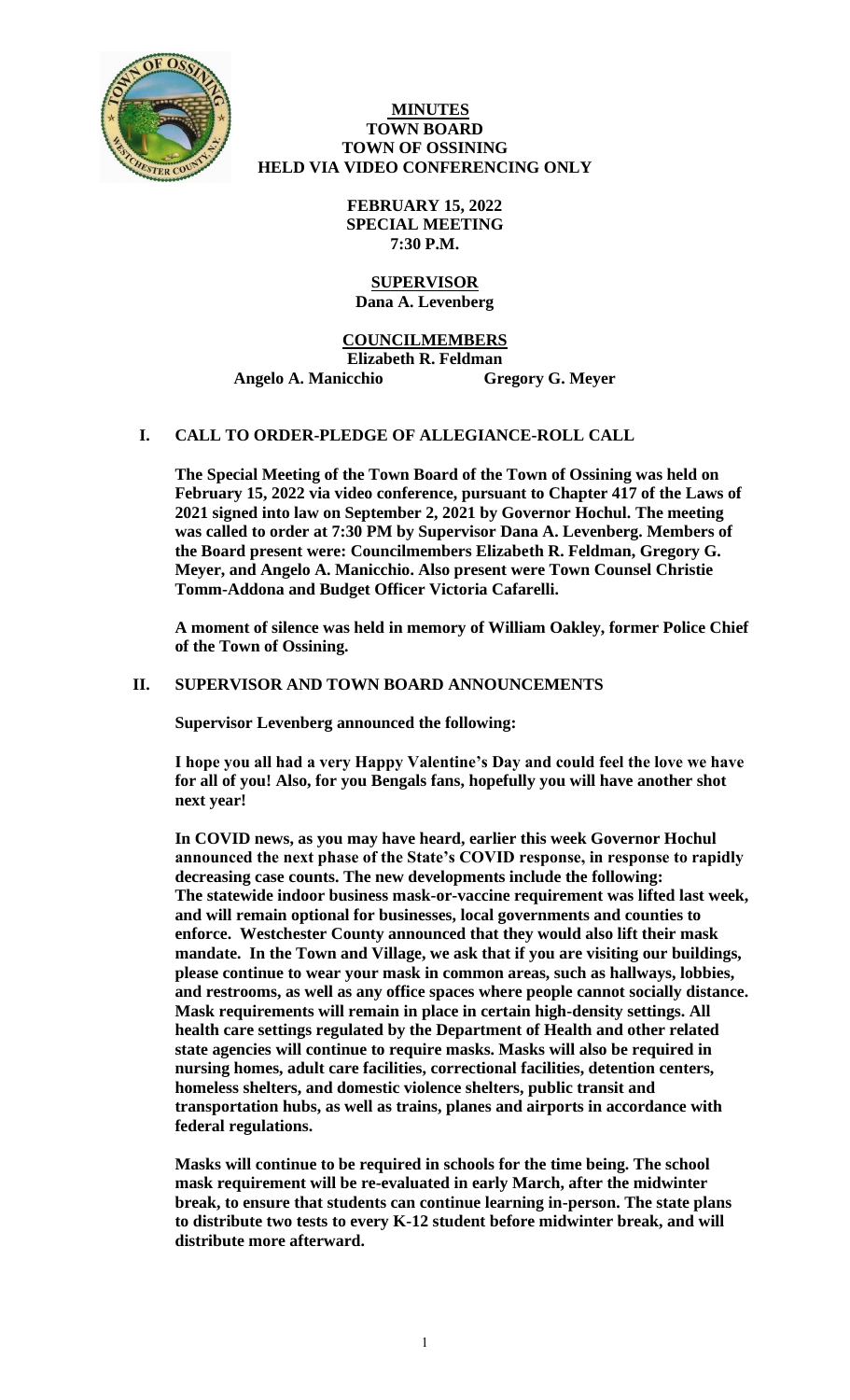**We are grateful to see numbers decreasing, and hope that will continue to be the case for the rest of the spring and summer. Please continue to exercise caution, and be respectful of requests from business owners or others around you who may not be ready to drop their masks quite yet. It has been a challenging few years for us all, so let's all try to just be kind to each other as we adjust to our latest new normal.** 

**The Ossining Recreation Program is offering an American Red Cross Lifeguard Course during the February school break. The minimum age to participate is 15 years old, and this is a great opportunity to kick start a high school career in lifeguarding. Last summer, so many entities were looking for lifeguards so it is a great idea to get your certification now. Register at www.villageofossining.org, classes are next week, February 22-25 from 8am to 3pm.** 

**Tonight, unfortunately right now as our Town Board meeting is underway, the Ossining School Board is presenting Christopher Boswell and his family the Hester Bateman Spencer Hines Distinguished Lifetime Achievement Award in memory of Jean Lorraine Ackerman Boswell. Mrs. Boswell was a teacher in the Ossining Schools for 32 years, and was one of the first African American female schoolteachers to be hired at the elementary school level at the time she started teaching. She was a dedicated educator, and was committed to providing her students with a culturally rich education. We are grateful for that dedication and proud to join the Ossining Schools in posthumously recognizing Mrs. Boswell with a proclamation. Thank you to Acacia Mauriello from our Community Equity Task Force for presenting this proclamation on behalf of the Town, while all of us are here and many of the other Equity Task Force Executive Committee members are participating in the Ossining NAACP Chapter meeting tonight too. It is clearly a busy Black History Month!**

**Starting tomorrow, the Parks Department will start the demolition of the Reuben House in Cedar Lane Park, which was condemned by our Building Inspector and demolition authorized by the Town Board at our last legislative session. Unfortunately, as we discussed at our last meeting, this was the only path forward for what was once a beautiful house in our Town Park. We hope to find ways to acknowledge this lost treasure in some way following demolition. In order to keep parkgoers safe, the Dog Park will be closed tomorrow, Wednesday, February 16, Thursday, February 17, and Friday, February 18 from 7:30pm to 5pm while our crew is working. The dog park will be re-opened every evening once our crew has left for the day and secured the site. Please exercise caution while our crew gets this work done.**

### **III. PUBLIC COMMENT ON AGENDA ITEMS**

#### **IV. BOARD RESOLUTIONS**

#### **A. Appointment – Town Board**

**Councilmember Meyer moved and it was seconded by Councilmember Manicchio that the following resolution be approved.**

**Resolved, that the Town Board of the Town of Ossining appoints Jennifer Fields-Tawil, Ossining, to the Town Board of the Town of Ossining for the remainder of the first year (to end December 31, 2022) of the four year term left vacant by the resignation of elected Town Councilwoman Gabrielle Hamilton at a pro-rated annual salary of \$12,206, effective February 16, 2022.** 

**Supervisor Levenberg said the following: For this next resolution, I am going to be abstaining as Ms. Fields-Tawil serves as the treasurer for my Town Supervisor campaign, Friends of Dana Levenberg. I am going to ask Deputy Supervisor Feldman to please lead us in the vote.**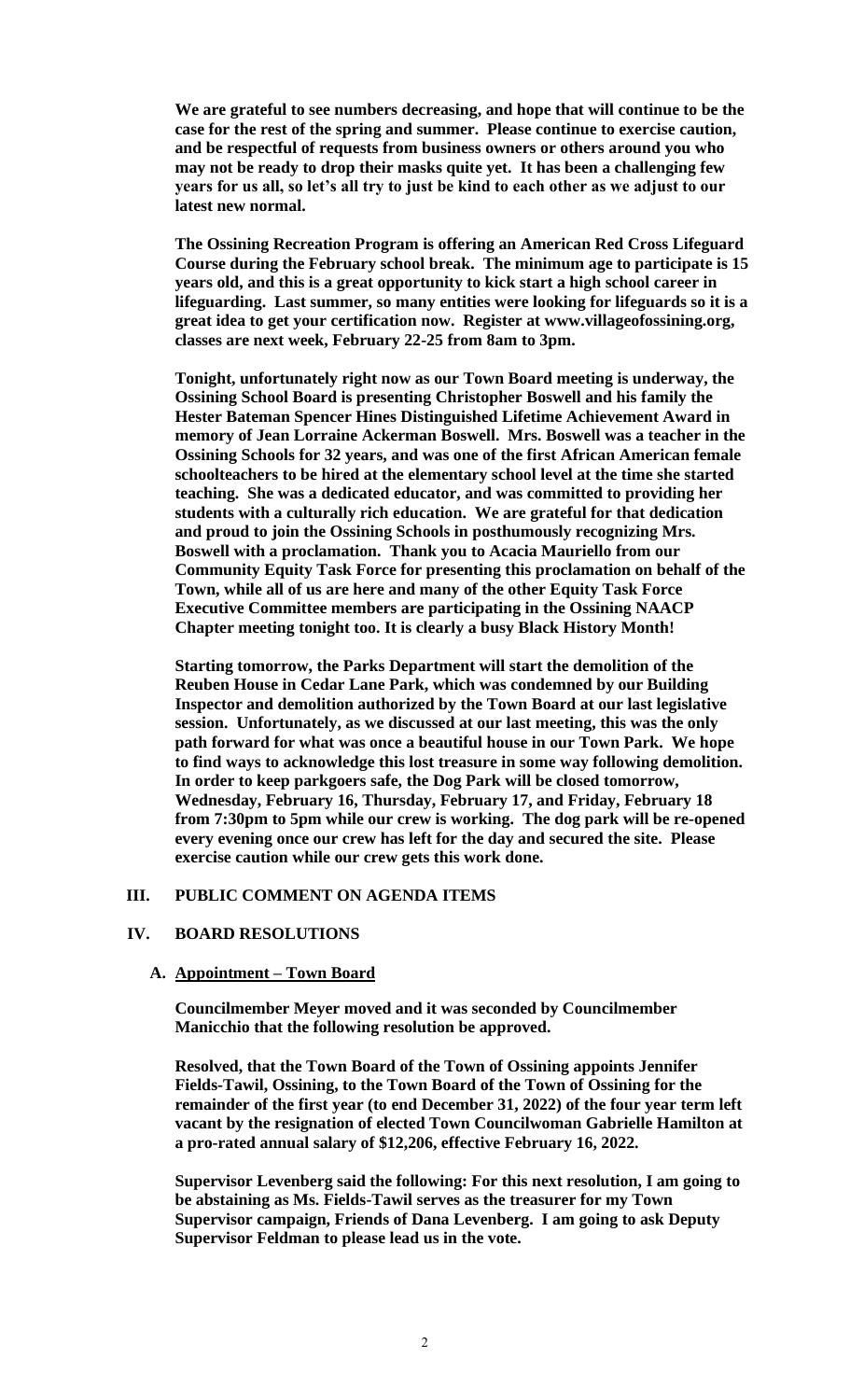**Deputy Supervisor Feldman said the following: Thank you. We are happy to be considering this resolution tonight to appoint Jennifer Fields-Tawil to the vacant position on the Town Board, so we can now be a fully constituted Board. As noted in the resolution, this appointment is only for the remainder of the first year of the four year term left vacant by the resignation of elected Councilwoman Gabrielle Hamilton, which we accepted with much regret. This seat will be up for election at the 2022 General Election in November, and the successful candidate from that election will serve the remainder of Councilwoman Hamilton's term. We are thinking of Gaby Hamilton, and wishing her well as she continues to battle cancer.** 

> **Motion: Carried Ayes: Meyer, Feldman, & Manicchio Abstain: Levenberg**

## **B. Stipulation of Agreement – Teamsters**

**Councilmember Feldman moved and it was seconded by Councilmember Meyer that the following resolution be approved.**

**BE IT SO RESOLVED, that upon the recommendation of the Town Supervisor, the Stipulation of Agreement between the Town, IBT Local 456, Michael Blanco, and John Orlando, is hereby ratified and approved.** 

**Motion: Carried**

### **C. Stipulation of Settlement – Luis Arevalo**

**Councilmember Feldman moved and it was seconded by Councilmember Meyer that the following resolution be approved.**

**Resolved, that the Town Board of the Town of Ossining authorizes the Supervisor to sign the Stipulation of Settlement with Luis Arevalo relating to proceedings before the United States Bankruptcy Court, Southern District of New York, Case No. 21-22465 and Adv. Proc. No. 21-07076; and be it**

**Further Resolved, the Town Supervisor is hereby authorized to execute any documents reasonable and necessary to facilitate the agreement set forth in the Stipulation of Settlement.** 

**Motion: Carried**

## **V. ADJOURNMENT – TOWN HALL MEETING**

**At 7:41 P.M., Councilmember Feldman motioned to adjourn to the Town Hall meeting and Councilmember Meyer seconded.** 

**Motion Carried: Unanimously**

**At 8:58 P.M., Councilmember Meyer motioned to adjourn to Executive Session for advice of counsel and personnel, and Councilmember Manicchio seconded.**

**Motion Carried: Unanimously**

**At 9:38 P.M., Councilmember Feldman motioned to adjourn the Executive Session and Councilmember Meyer seconded.** 

**Motion Carried: Unanimously**